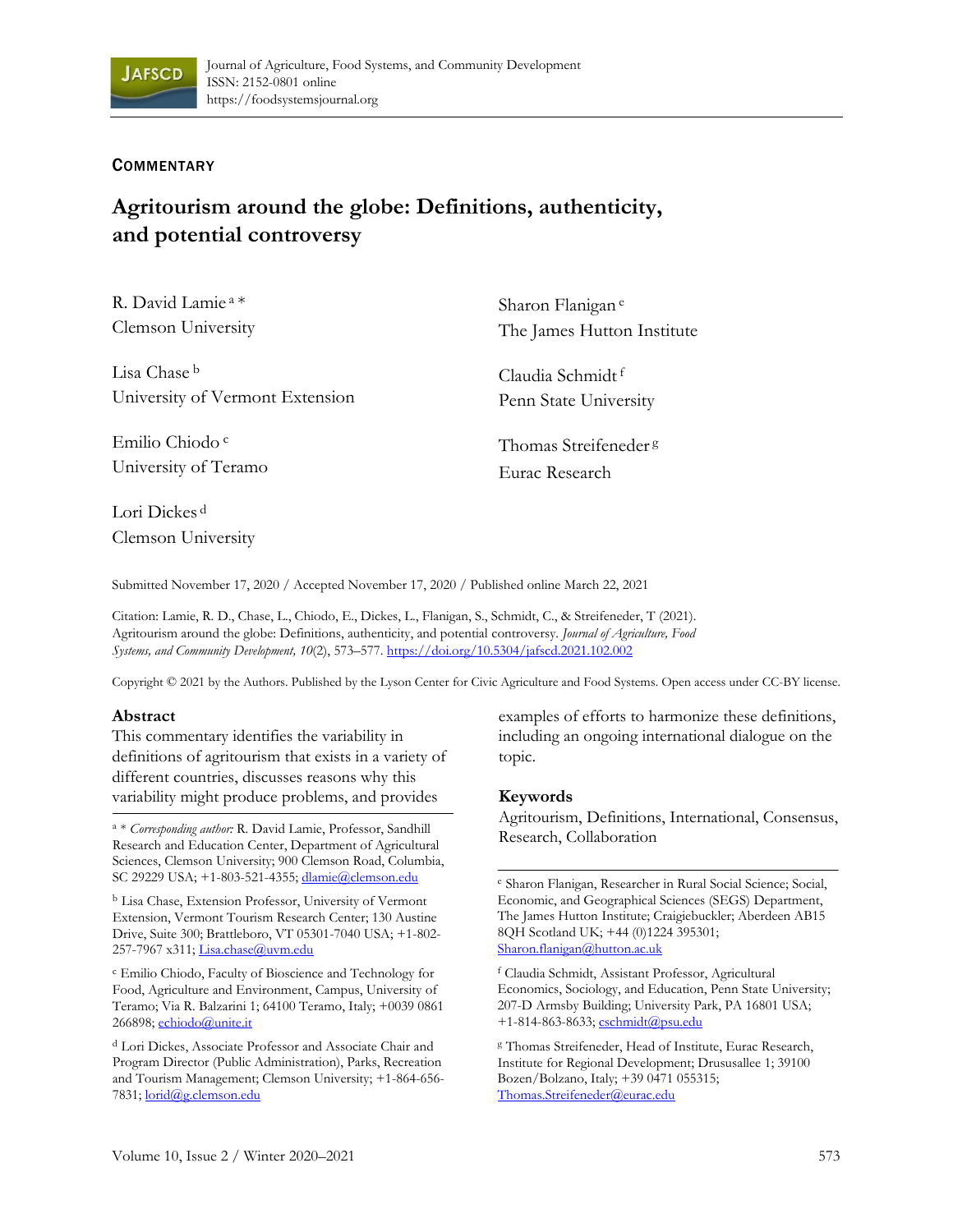The practice of gathering on farms, ranches,<br>and vineyards may be as old as the invention and vineyards may be as old as the invention of agriculture. Modern or proto-agritourism probably started in South Tyrol, Italy, during the second half of the 19th century, when aristocrats escaped heat in the summertime and went to stay at mountain farms (*villeggiatura/Sommerfrische*/summer retreat). Similar patterns of migration are well documented in South Carolina, where wealthy plantation owners migrated from the Lowcountry to the Upcountry for the summer. Over the past 35 years, that practice has been named, defined, legislated, and marketed as the concept of agritourism and has spread throughout the globe.

In 1985, the first national law to recognize and define agritourism (*agriturismo*) was passed in Italy. It focused on overnight stays that support the restoration of farm buildings and the diversification of income sources for working farms in rural areas. Today, agritourism—and several related terms and concepts—can be found throughout the world with a variety of definitions and practices. In many places, the operational definition of agritourism has grown to embrace a wide variety of related forms of rural tourism that vaguely resemble the original concept of being closely linked to working farms.

Differences in how agritourism is conceived and defined influence the larger policy and regulatory environment around agritourism enterprises, whether and how they are linked to potential supporting organizations, and how they are viewed in the eyes of consumers seeking various levels of authenticity in their agritourism experience. Additionally, how agritourism enterprises are defined and identified by government(s) and policymakers determines how they are treated by taxing and regulating authorities. If the definitions are too loose, they can result in an erosion of overall tourism product quality. If too restrictive, they can result in agritourism being considered too elitist or too small to matter. This has led to confusion and controversy as agritourism has grown in popularity and has been appropriated (some would say co-opted) for marketing and other purposes.

Having a consistent global understanding of agritourism would be useful for developing policies, conducting research, and implementing programs that support working farms and rural communities. Some countries have opted for more restrictive definitions of "authentic agritourism" than others. In many cases, the decisions concerning definitions of agritourism have been thoughtfully considered. In other geographies, this conversation is only just beginning.

The Institute for Regional Development at Eurac Research in Bolzano, Italy, is collaborating with a group of colleagues around the globe to develop a shared understanding of agritourism with an emphasis on authenticity. They hope to better understand the motivations for inclusion or exclusion of various definitional elements so they can help support decisions by agritourism leaders and inform policy related to agritourism.

They are building on a foundation of previous work examining definitions of agritourism. A widely used typology by a team in Scotland posited a comprehensive view of agritourism based on existing literature perspectives (Phillip, Hunter, & Blackstock, 2010; see Figure 1) and was subsequently developed with empirical perspectives from across Scotland (Flanigan, Blackstock, & Hunter, 2014; see Figure 2). In each of these theoretical frameworks, the nature of interaction and authenticity (in terms of place and activity) were found to be important discriminators of different types of agritourism products. A researcher based in Italy argued for a stricter definition of authentic agritourism, separate from countryside tourism (Streifeneder, 2016; see Figure 3). Using this narrower authenticity definition, "pure" agritourism operations are largely focused in and around a working farm. Other peripheral activities, such as rural tourism activities, even if on a farm, are not considered authentic.

In response to the conflicting definitions, a multistate team in the U.S. created a conceptual framework for understanding agritourism: the core of agritourism consists of activities that are deeply connected to agriculture and take place on a working farm (Chase, Stewart, Schilling, Smith, & Walk, 2018; see Figure 4). There seems to be general agreement about the core, but less agreement within the periphery, as some consider these activities to be included in agritourism while others do not.

Several of those involved in this work were able to participate in the First World Congress on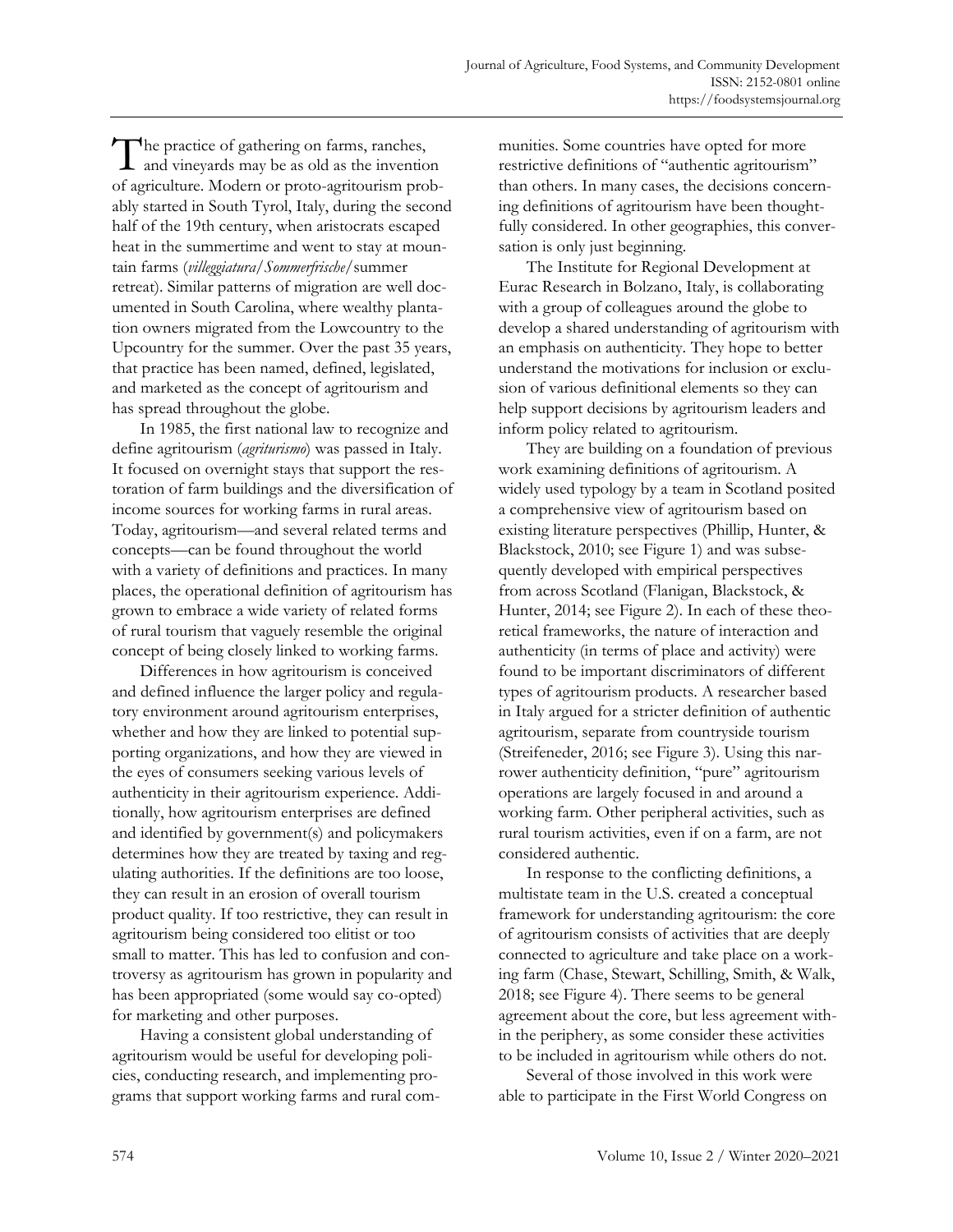Agritourism in Bolzano, Italy, November 2018. There, Thomas Streifeneder, the conference host, advocated for an emphasis on "authenticity" in agritourism. Several presenters, including Lisa Chase, shared a variety of definitions and understandings of agritourism from around the globe, including those that were considered more or less traditionally authentic. In Scotland, definitions continue to evolve. The concept is becoming increasingly operationalized as connections to food pro-





Source: Phillip, Hunter, & Blackstock (2010).





Source: Flanigan, Blackstock, & Hunter (2014).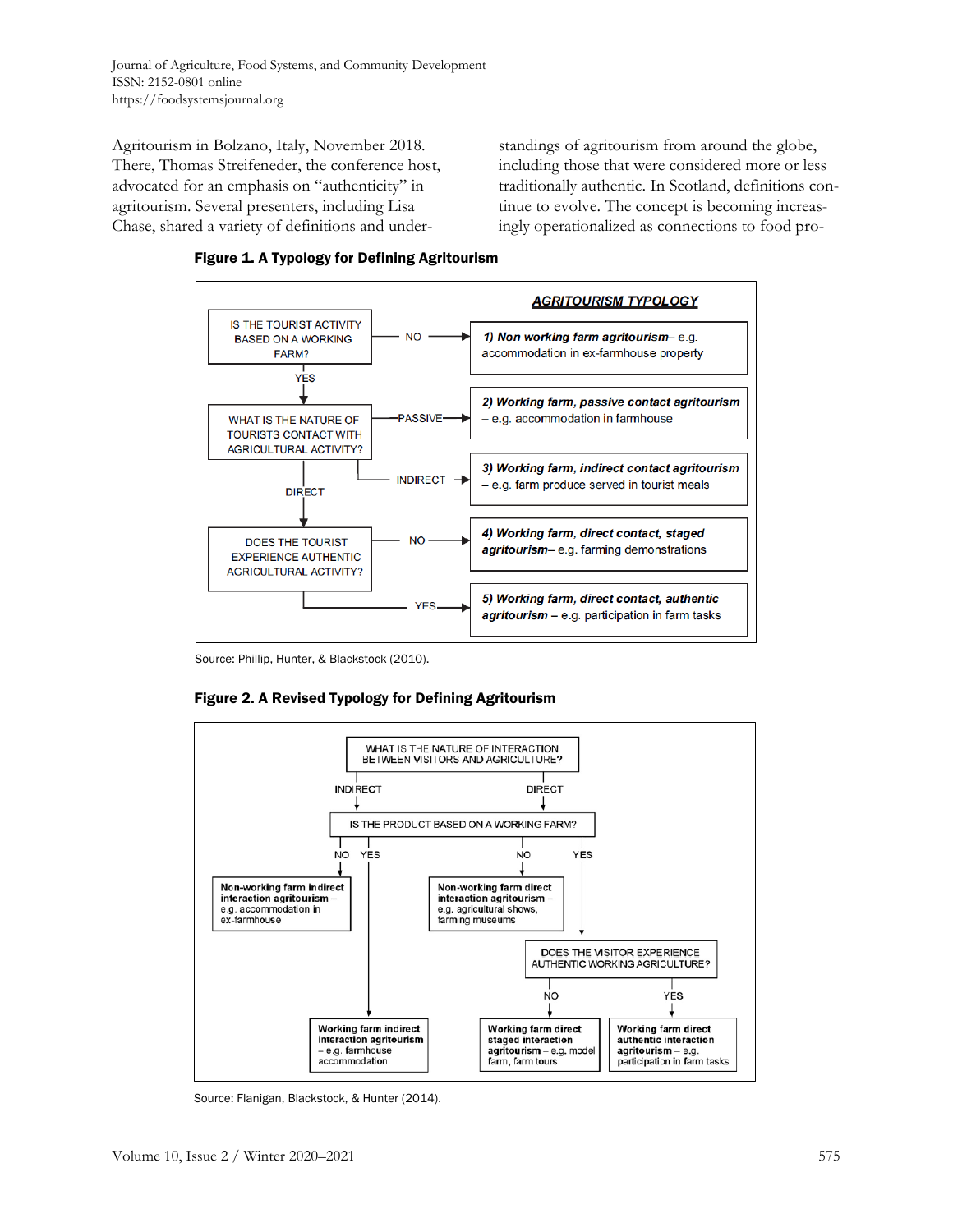

Figure 3. Distinctive Features of Authentic Agritourism and Countryside Tourism

Adapted from Streifeneder (2016, p. 259).

#### Figure 4. Conceptual Framework for Understanding Agritourism in the U.S.

In the U.S., the core activities are generally accepted as agritourism, while the peripheral tiers contain activities that may or may not be considered agritourism and can lead to misunderstanding and controversy.